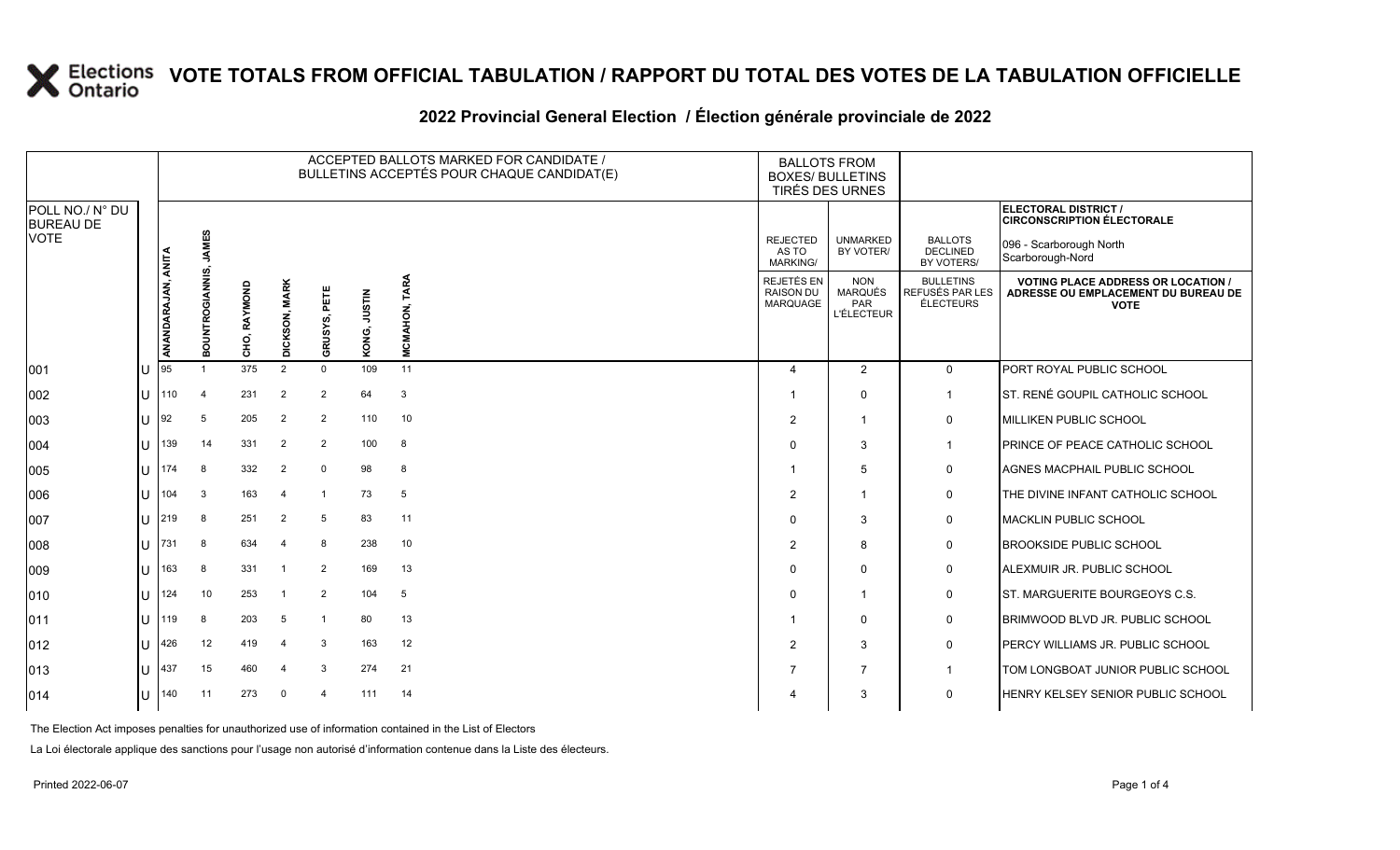|                                                    |        | ACCEPTED BALLOTS MARKED FOR CANDIDATE /<br>BULLETINS ACCEPTÉS POUR CHAQUE CANDIDAT(E) |                 |              |                       |                         |                        |                 | <b>BALLOTS FROM</b><br><b>BOXES/ BULLETINS</b>    | TIRÉS DES URNES                                          |                                                         |                                                                                                 |
|----------------------------------------------------|--------|---------------------------------------------------------------------------------------|-----------------|--------------|-----------------------|-------------------------|------------------------|-----------------|---------------------------------------------------|----------------------------------------------------------|---------------------------------------------------------|-------------------------------------------------------------------------------------------------|
| POLL NO./ N° DU<br><b>BUREAU DE</b><br><b>VOTE</b> |        |                                                                                       |                 |              |                       |                         |                        |                 |                                                   |                                                          |                                                         | ELECTORAL DISTRICT /<br><b>CIRCONSCRIPTION ÉLECTORALE</b>                                       |
|                                                    |        |                                                                                       | <b>JAMES</b>    |              |                       |                         |                        |                 | <b>REJECTED</b><br>AS TO<br><b>MARKING/</b>       | <b>UNMARKED</b><br>BY VOTER/                             | <b>BALLOTS</b><br>DECLINED<br>BY VOTERS/                | 096 - Scarborough North<br>Scarborough-Nord                                                     |
|                                                    |        | ANANDARAJAN, ANITA                                                                    | BOUNTROGIANNIS, | CHO, RAYMOND | <b>DICKSON, MARK</b>  | PETE<br>RUSYS,          | <b>NILSIN</b><br>KONG, | TARA<br>CMAHON, | <b>REJETÉS EN</b><br><b>RAISON DU</b><br>MARQUAGE | <b>NON</b><br><b>MARQUÉS</b><br>PAR<br><b>L'ÉLECTEUR</b> | <b>BULLETINS</b><br>REFUSÉS PAR LES<br><b>ÉLECTEURS</b> | <b>VOTING PLACE ADDRESS OR LOCATION /</b><br>ADRESSE OU EMPLACEMENT DU BUREAU DE<br><b>VOTE</b> |
| 015                                                |        | 61                                                                                    |                 | 123          | 6                     | ত<br>$\overline{2}$     | 50                     | Σ<br>14         | $\Omega$                                          | $\Omega$                                                 | $\Omega$                                                | NORTH AGINCOURT JR. PUBLIC SCHOOL                                                               |
| 016                                                |        | 148                                                                                   | $\overline{4}$  | 432          | -1                    | $\overline{2}$          | 114                    | 12              | -1                                                | $\overline{2}$                                           | $\mathbf 0$                                             | ST. IGNATIUS OF LOYOLA CATHOLIC<br><b>SCHOOL</b>                                                |
| 017                                                |        | 313                                                                                   | 15              | 426          | 3                     | $\overline{2}$          | 216                    | 20              | $\mathbf{0}$                                      | $\mathbf 0$                                              | $\mathbf 0$                                             | ANSON S. TAYLOR JR. PUBLIC SCHOOL                                                               |
| 018                                                |        | 404                                                                                   | 24              | 471          | -3                    | 8                       | 245                    | 20              | $\overline{2}$                                    | $\overline{2}$                                           | $\overline{1}$                                          | BERNER TRAIL JR. PUBLIC SCHOOL                                                                  |
| 019                                                |        | 188                                                                                   | 8               | 416          | $\overline{2}$        | 3                       | 148                    | 17              | 3                                                 | 5                                                        | $\mathbf 0$                                             | AGINCOURT RECREATION CENTRE                                                                     |
| 020                                                |        | 309                                                                                   | 13              | 581          | $\overline{4}$        | 6                       | 227                    | 29              | $\overline{\mathbf{4}}$                           | 6                                                        | $\overline{2}$                                          | WHITE HAVEN PUBLIC SCHOOL                                                                       |
| 021                                                |        | 426                                                                                   | 9               | 528          | -9                    | $\overline{2}$          | 304                    | 25              | 3                                                 | 5                                                        | $\mathbf 0$                                             | <b>BURROWS HALL COMMUNITY CENTRE</b>                                                            |
| 400                                                |        | 57                                                                                    | $\mathbf 0$     | 102          | $\overline{1}$        | $\mathbf 0$             | 24                     | 6               | $\overline{2}$                                    | $\mathbf 0$                                              | $\mathbf 0$                                             | THE AMBASSADORS I                                                                               |
| 401                                                |        | 49                                                                                    | 3               | 109          | $\overline{2}$        | $\mathbf 0$             | 15                     | $\overline{1}$  | $\Omega$                                          | $\mathbf 0$                                              | $\mathbf 0$                                             | THE AMBASSADORS II                                                                              |
| 402                                                |        | 39                                                                                    | 3               | 116          | $\mathbf 0$           | $\mathbf 0$             | 36                     | $\overline{1}$  | -1                                                | $\mathbf 0$                                              | $\mathbf 0$                                             | THE AMBASSADORS III                                                                             |
| 403                                                |        | 65                                                                                    | $\mathbf 0$     | 94           | $\Omega$              | $\mathbf 0$             | 34                     | $\overline{1}$  | $\Omega$                                          | $\mathbf 0$                                              | $\mathbf 0$                                             | THE PLATINUM EAST                                                                               |
| 404                                                |        | 35                                                                                    | -1              | 81           | $\boldsymbol{\Delta}$ | 3                       | 22                     | $\overline{1}$  | -1                                                | $\mathbf 0$                                              | $\mathbf 0$                                             | THE GATSBY                                                                                      |
| 405A                                               |        | 27                                                                                    |                 | 94           | $\Omega$              | $\mathbf{\overline{1}}$ | 16                     | 3               | $\Omega$                                          | $\mathbf 0$                                              | 0                                                       | <b>OPTIMA ON THE PARK CONDOS</b>                                                                |
| 405B                                               | $\cup$ | 26                                                                                    | $\overline{2}$  | 73           | -1                    | $\mathbf 0$             | 11                     | $\overline{2}$  | -1                                                | $\mathbf 0$                                              | $\mathbf 0$                                             | <b>OPTIMA ON THE PARK CONDOS</b>                                                                |
|                                                    |        |                                                                                       |                 |              |                       |                         |                        |                 |                                                   |                                                          |                                                         |                                                                                                 |

#### **2022 Provincial General Election / Élection générale provinciale de 2022**

The Election Act imposes penalties for unauthorized use of information contained in the List of Electors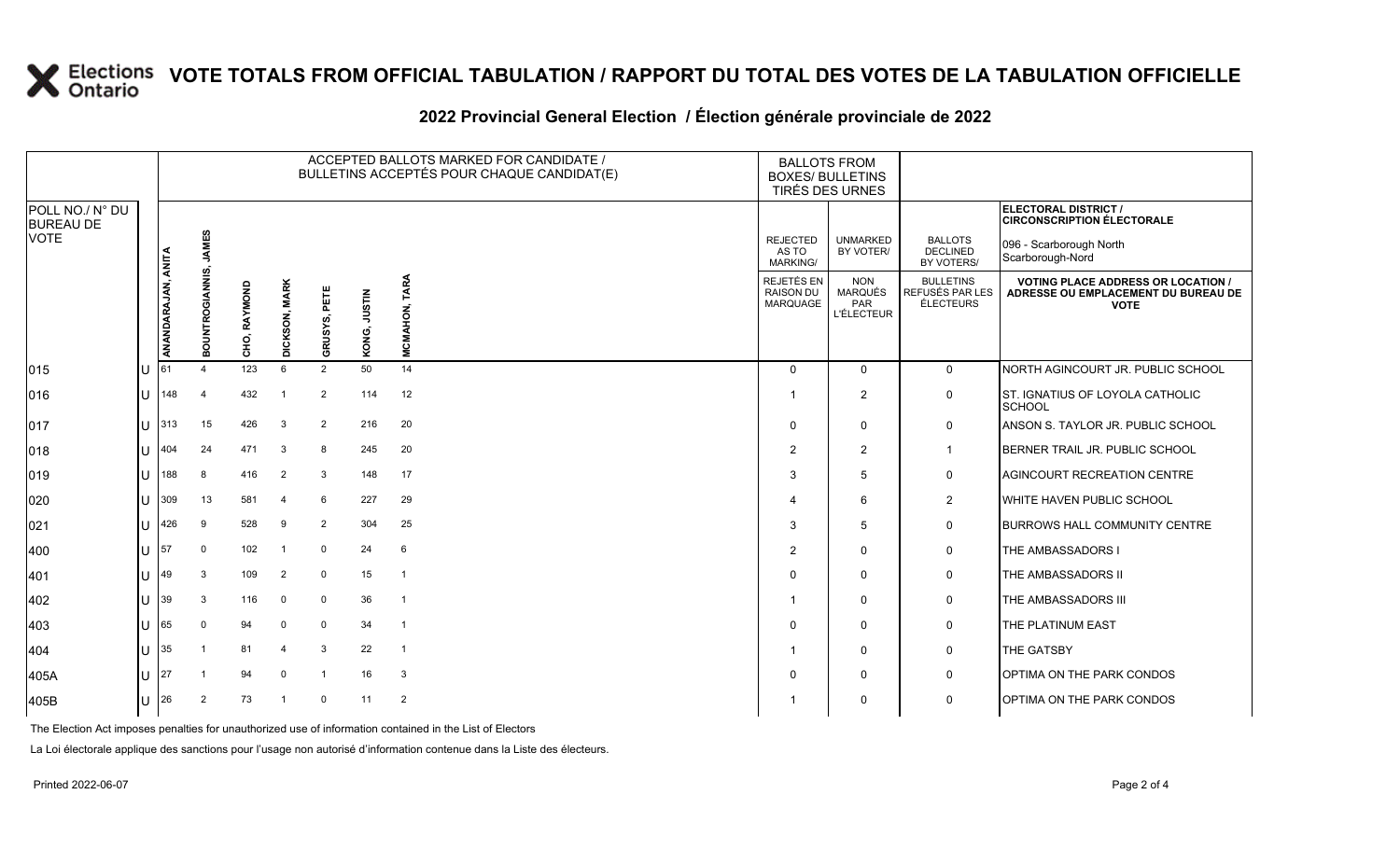#### **2022 Provincial General Election / Élection générale provinciale de 2022**

|                                     |     |                    |                 |              |                         |                |                        | ACCEPTED BALLOTS MARKED FOR CANDIDATE /<br>BULLETINS ACCEPTÉS POUR CHAQUE CANDIDAT(E) | <b>BALLOTS FROM</b><br><b>BOXES/ BULLETINS</b><br>TIRÉS DES URNES |                                                   |                                                  |                                                                                                 |
|-------------------------------------|-----|--------------------|-----------------|--------------|-------------------------|----------------|------------------------|---------------------------------------------------------------------------------------|-------------------------------------------------------------------|---------------------------------------------------|--------------------------------------------------|-------------------------------------------------------------------------------------------------|
| POLL NO./ N° DU<br><b>BUREAU DE</b> |     |                    |                 |              |                         |                |                        |                                                                                       |                                                                   |                                                   |                                                  | ELECTORAL DISTRICT /<br><b>CIRCONSCRIPTION ÉLECTORALE</b>                                       |
| VOTE                                |     |                    | <b>JAMES</b>    |              |                         |                |                        |                                                                                       | <b>REJECTED</b><br>AS TO<br>MARKING/                              | <b>UNMARKED</b><br>BY VOTER/                      | <b>BALLOTS</b><br><b>DECLINED</b><br>BY VOTERS/  | 096 - Scarborough North<br>Scarborough-Nord                                                     |
|                                     |     | ANANDARAJAN, ANITA | BOUNTROGIANNIS, | CHO, RAYMOND | <b>MARK</b><br>DICKSON, | GRUSYS, PETE   | <b>NILSIN</b><br>KONG, | <b>TARA</b><br><b>MCMAHON,</b>                                                        | REJETÉS EN<br><b>RAISON DU</b><br><b>MARQUAGE</b>                 | <b>NON</b><br>MARQUÉS<br>PAR<br><b>L'ÉLECTEUR</b> | <b>BULLETINS</b><br>REFUSÉS PAR LES<br>ÉLECTEURS | <b>VOTING PLACE ADDRESS OR LOCATION /</b><br>ADRESSE OU EMPLACEMENT DU BUREAU DE<br><b>VOTE</b> |
| 406                                 |     | 99                 |                 | 44           |                         | $\overline{2}$ | 56                     | 5                                                                                     | -1                                                                | $\mathbf{0}$                                      | $\mathbf 0$                                      | FOREST MANOR 1600                                                                               |
| 407                                 |     | 64                 | $\Omega$        | 40           | $\overline{0}$          | $\overline{2}$ | 40                     | $\overline{2}$                                                                        | 0                                                                 | $\mathbf 0$                                       | 0                                                | FOREST MANOR 1580                                                                               |
| 408                                 | lU  | 41                 | 2               | 98           | 0                       | $\mathbf{1}$   | 26                     | 2                                                                                     | $\Omega$                                                          | $\mathbf 0$                                       | $\mathbf 0$                                      | WEDGEWOOD GROVE                                                                                 |
| 409                                 | IU  | 76                 | 5               | 47           | -1                      | $\mathbf 0$    | 30                     | 2                                                                                     | -1                                                                | 0                                                 | 0                                                | RIDGEFORD APARTMENTS                                                                            |
| 410A                                | lU  | 29                 |                 | 124          | $\mathbf 0$             | $\mathbf 0$    | 24                     | 5                                                                                     | -1                                                                | $\mathbf 0$                                       | 0                                                | THE WINDSOR AT CHARTWELL SHARED<br><b>FACILITY</b>                                              |
| 410B                                | IП  | 34                 |                 | 79           | $\overline{0}$          | $\mathbf{1}$   | 16                     | $\overline{\phantom{0}}$ 1                                                            | $\Omega$                                                          | $\Omega$                                          | 0                                                | THE WINDSOR AT CHARTWELL SHARED<br><b>FACILITY</b>                                              |
| 411                                 | ΙU  | 15                 |                 | 80           | -1                      | $\mathbf 0$    | 38                     | $\overline{1}$                                                                        | -1                                                                | 0                                                 | 0                                                | YEE HONG GARDEN TERRACE - 100<br><b>SCOTTFIELD</b>                                              |
| 412                                 | ΙU  | 13                 | 2               | 59           | $\overline{0}$          | $\overline{1}$ | 17                     | $\mathbf 0$                                                                           | 4                                                                 | $\mathbf 0$                                       | 0                                                | YEE HONG GARDEN TERRACE - 90<br><b>SCOTTFIELD</b>                                               |
| 700                                 | ΙU  | 13                 | $\Omega$        | 48           | $\overline{0}$          | $\overline{2}$ | 11                     | $\mathbf 0$                                                                           | $\Omega$                                                          | $\Omega$                                          | 0                                                | YEE HONG CHINESE EVERGREEN MANOR                                                                |
| 701                                 | lU. | 5                  | $\Omega$        | 12           | -3                      | $\mathbf 0$    | $\mathbf{1}$           | $\mathbf 0$                                                                           | -1                                                                | $\Omega$                                          | 0                                                | YEE HONG GERIATRIC CARE - 2311<br><b>MCNICOLL</b>                                               |
| 702                                 | lU  | 6                  | $\Omega$        | 21           | $\overline{\mathbf{1}}$ | 3              | $\mathbf 0$            | $\overline{2}$                                                                        | $\Omega$                                                          | $\mathbf 0$                                       | 0                                                | YEE HONG GERIATRIC CARE - 60<br><b>SCOTTFIELD</b>                                               |
| 703                                 | ΙU  | 13                 | 2               | 58           |                         | 3              | 11                     | 2                                                                                     | 0                                                                 | $\Omega$                                          | $\mathbf 0$                                      | STS. PETER AND PAUL RESIDENCE                                                                   |
| ADV001                              |     | 35                 |                 | 38           | $\Omega$                | $\Omega$       | 14                     | 3                                                                                     | $\Omega$                                                          | 0                                                 | $\mathbf 0$                                      | ST. PETER AND PAUL BANQUET HALL                                                                 |

The Election Act imposes penalties for unauthorized use of information contained in the List of Electors